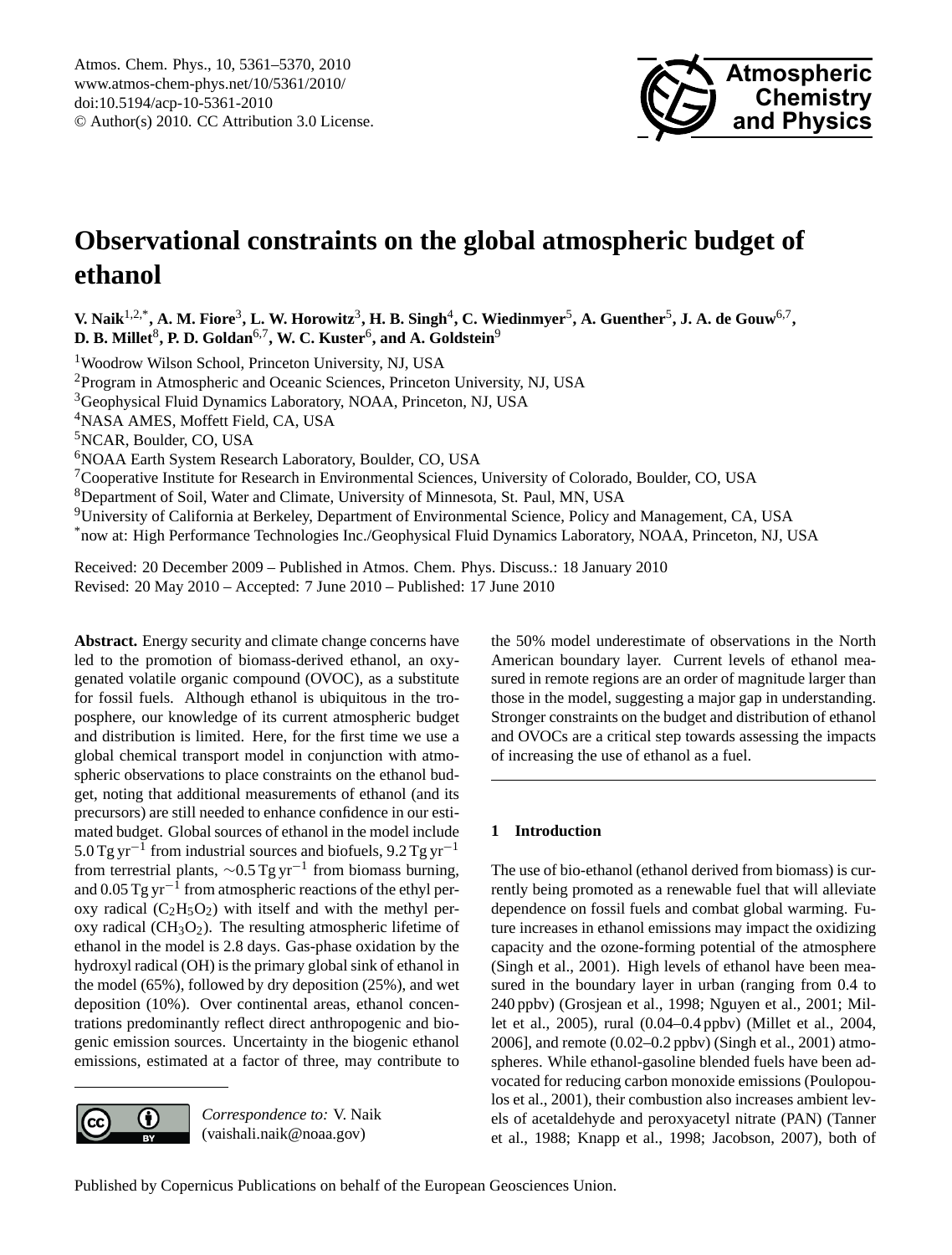|                                | BASE             | <b>SYNEOH</b>    | Singh et al. $(2004)$ |
|--------------------------------|------------------|------------------|-----------------------|
| Sources $(Tgyr^{-1})$          |                  |                  |                       |
| Industrial                     | $3.2(21\%)$      | 3.2(7%)          | $2(16.6\%)$           |
| <b>Biofuel</b>                 | $1.8(12\%)$      | $1.8(4\%)$       |                       |
| Biogenic                       | 9.2(63%)         | 9.2(21%)         | $6(50\%)$             |
| <b>Biomass Burning</b>         | 0.47(3%)         | $0.47(1\%)$      | $2(16.6\%)$           |
| Atmospheric in-situ production | $0.06 \, (<1\%)$ | $0.06 \, (<1\%)$ | $2(16.6\%)$           |
| Missing Source                 |                  | 29.3 (66%)       |                       |
| <b>Total Source</b>            | 14.7             | 44.0             | 12.0                  |
| Sinks $(Tgyr^{-1})$            |                  |                  |                       |
| Oxidation by OH                | 9.6(65%)         | 33.5 (77%)       |                       |
| Wet Deposition                 | $1.4(10\%)$      | $5.0(11\%)$      |                       |
| Dry Deposition                 | 3.7(25%)         | 5.2(12%)         |                       |
| <b>Total Sink</b>              | 14.7             | 44.0             |                       |
| Global Burden (Tg)             | 0.11             | 0.68             | $0.12^a$              |
| Atmospheric Lifetime (days)    | 2.8              | 5.7              | $\sim$ 3.5            |

**Table 1.** Global atmospheric budget of ethanol using MOZART-4. Numbers in parentheses show the percentage contribution of each source/sink to the total source/sink of ethanol.

<sup>a</sup> Estimated as total source multiplied by the atmospheric lifetime.

which are toxic and contribute to ozone pollution. Ethanol may also act as a precursor to secondary aerosols (Blando and Turpin, 2000). A robust understanding of regional and global budgets of ethanol is necessary to evaluate the air quality and climate impacts of projected future increases in ethanol emissions.

A preliminary analysis of the global ethanol sources based on aircraft measurements in March–April 2001 over the North Pacific off the coast of Asia suggests that biogenic emissions (calculated as a residual after subtracting other sources from the total estimated global ethanol source) are the largest contributors to ethanol abundances, followed by roughly equal contributions from anthropogenic emissions, biomass burning, and atmospheric production (Singh et al., 2004) (Table 1). In contrast, measurements off the coast of New England in July–August 2002 suggest that the ethanol source is largely anthropogenic with a small biogenic source but no discernible secondary source from atmospheric production (de Gouw et al., 2005). These studies highlight regional variations in ethanol sources, making it difficult to determine the global budget solely from the limited set of available observations. Here we apply a global model in an attempt to synthesize and interpret available observations of ethanol from several regions around the globe.

# **2 Model and experiments**

We simulate the global atmospheric distribution of ethanol accounting for its estimated sources and sinks in the MOZART-4 chemical transport model (Emmons et al., 2010). Meteorological fields are from the NCEP Global Forecast System (GFS) for July 2003 to December 2004 at a

horizontal resolution of  $1.9^{\circ}$  latitude ×  $1.9^{\circ}$  longitude with 64 vertical levels; the first six months of the simulations are used for model spin-up and results are analyzed for the final year. A previous simulation using MOZART-4 with a similar configuration was evaluated with aircraft measurements of ozone and its precursors over the northeastern United States in summer 2004 during the Intercontinental Chemical Transport Experiment – North America (INTEX-NA) and was found to resolve boundary layer ventilation as indicated by the model skill at capturing the observed campaign-mean vertical profiles of carbon monoxide, ethane, and other hydrocarbons (Horowitz et al., 2007).

# **2.1 Ethanol sources**

In the BASE simulation, we use the POET (Precursors of Ozone and their Effects in the Troposphere) emission inventory for the year 2000, which includes anthropogenic ethanol emissions of  $5.0$  Tg yr<sup>-1</sup> of which  $3.2$  Tg yr<sup>-1</sup> come from industrial sources and 1.8 Tg yr−<sup>1</sup> from biofuels (biomassderived fuels) globally (Olivier et al., 2003). Our initial assessment of the geographical distribution of these ethanol emissions indicated that they did not match the regional ethanol production statistics provided in the Renewable fuels Association Ethanol Industry Outlook (2006). For lack of detailed information on how ethanol emissions were compiled by Olivier et al. (2003), we updated the spatial distribution of these emission estimates by first dividing the world into 10 regions and calculating the mean ethanol production in each region based on the country-wise ethanol production statistics provided in the Renewable fuels Association Ethanol Industry Outlook (2006). We then redistributed the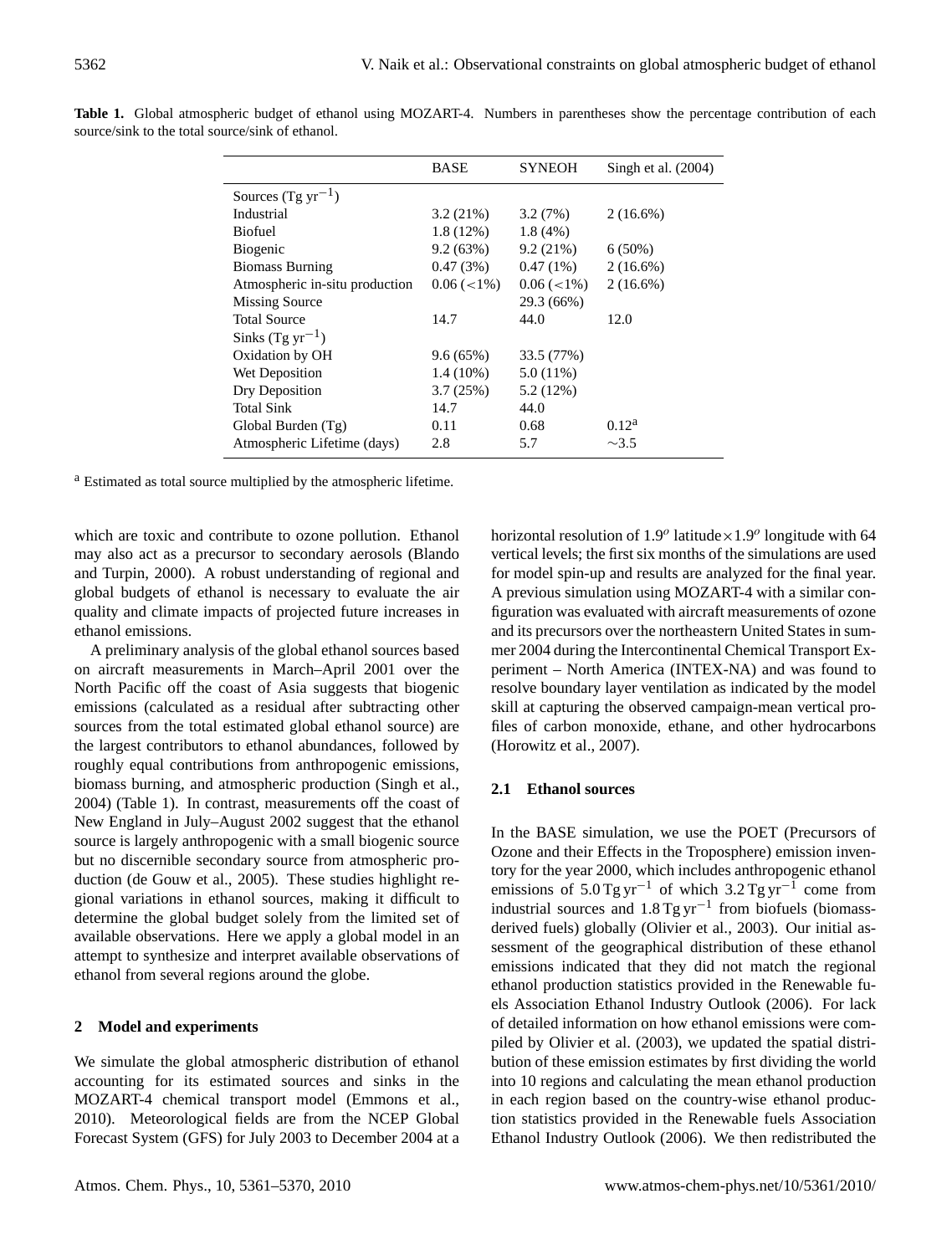

Fig. 1. Annual average emissions (in units of  $10^{10}$  molecules cm−<sup>2</sup> s −1 ) of ethanol from different sources: **(a)** industrial, **(b)** biofuels, **(c)** biogenic, and **(d)** biomass burning.

POET emissions for each region on the basis of the regional ethanol production statistics keeping the same global total as in the POET emissions (Fig. 1a and b).

24 produced from fermentative processes in trees in response Laboratory and field measurements suggest that ethanol is to a number of environmental stresses including flooding, drought, or high levels of pollutant trace gases (for example, ozone or sulfur dioxide) (Kimmerer and Kozlowski, 1982; MacDonald and Kimmerer, 1987). For example, laboratory measurements show enhanced ethanol emissions from flooded trees and grasses over those from non-flooded plants (Holzinger et al., 2000). Field measurements conducted in the Sierra Nevada Mountains show that high levels of ethanol are emitted from ponderosa pine trees (Schade and Goldstein, 2001), with elevated emissions after high ozone deposition fluxes (Schade and Goldstein, 2002). Measurements also show that ambient temperature and moisture strongly influence ethanol emissions from ponderosa pine trees (Schade and Goldstein, 2001, 2002). However, since field measurements are scarce, it is not clear whether all green plants emit ethanol by the same mechanism. Furthermore, lack of widespread field measurements makes it difficult to develop models to estimate biogenic ethanol emissions on a global scale.

Here, we simulate biogenic ethanol emissions using an approach that combines the procedures of Guenther et al. (2000) and Guenther et al. (2006) with observations reported by Schade and Goldstein (2001, 2002). Our emission estimate is meant to provide a first guess about the magnitude, spatial distribution, and the potential importance of biogenic ethanol emissions on a global scale. Emissions are calculated as

Emission= $E F \cdot \gamma_T \cdot \gamma_{\text{LAI}}$ ,



**Fig. 2.** Global biogenic emission factors for ethanol at 1◦ latitude  $\times 1^\circ$  longitude resolution in units of  $\mu$ g m<sup>-2</sup> h<sup>-1</sup>.

tation in the Sierra Nevada Mountains of California (Schade where *EF* is the vegetation-specific emission factor (mg m<sup>-2</sup> h<sup>-1</sup>) for ethanol,  $\gamma_T$  is the temperature dependence for ethanol emission, and  $\gamma$ <sub>LAI</sub> is the dependence of the emissions on leaf area index. The emission factors (Fig. 2) for ethanol are primarily based on the recommendations of Guenther et al. (2000) except that emissions from coniferous tress are based on measurements at the ponderosa pine planand Goldstein, 2001, 2002). The minimal set of measurements results in emission factors that are highly uncertain, estimated at a factor of 3. The temperature dependence for ethanol emissions is given by  $\gamma_T = \exp[\beta^*(T_{\text{air}} - 303)]$ , where  $\beta$ =0.13 (Schade and Goldstein, 2001) and  $T_{\text{air}}$  is air temperature. The dependence of emissions on leaf area index is given by  $\gamma_{\text{LAI}}$ =0.49·LAI<sub>c</sub> /[(1+0.2 ·LAI<sub>c</sub><sup>2</sup>)<sup>0.5</sup>] (Guenther et al., 2006) where  $LAI_c$  is the monthly mean leaf area index. The dependence of ethanol emissions on root flooding or plant stress is not considered here. With the availability of more information, the calculation of biogenic ethanol emissions has recently been revised to include the dependence on light and root flooding in MEGANv2.1 (Millet et al., 2010). We calculate monthly mean emissions offline using average emission factors (Fig. 2), leaf area index derived from MODIS satellite measurements for 2003, and hourly air temperatures from the model surface level. We then apply these in the model to obtain an annual global biogenic source of 9.2 Tg yr−<sup>1</sup> shown in Fig. 1c. We expect the lack of daily variability in biogenic emissions in the model to lead to overestimates on cool days and underestimate on warm days. However, this lack of daily variation is unlikely to account for the large model biases discussed in Sect. 3.

Biomass burning ethanol emissions are obtained by applying ethanol emission factors relative to carbon monoxide (CO) for combustion of different types of biomass (Andreae and Merlet, 2001) to CO emissions from the POET inventory except over North America during summer 2004 where we use a daily emission inventory (Turquety et al., 2007). The emission factors range from  $1.7-1.9\times10^{-4}$  g/g and the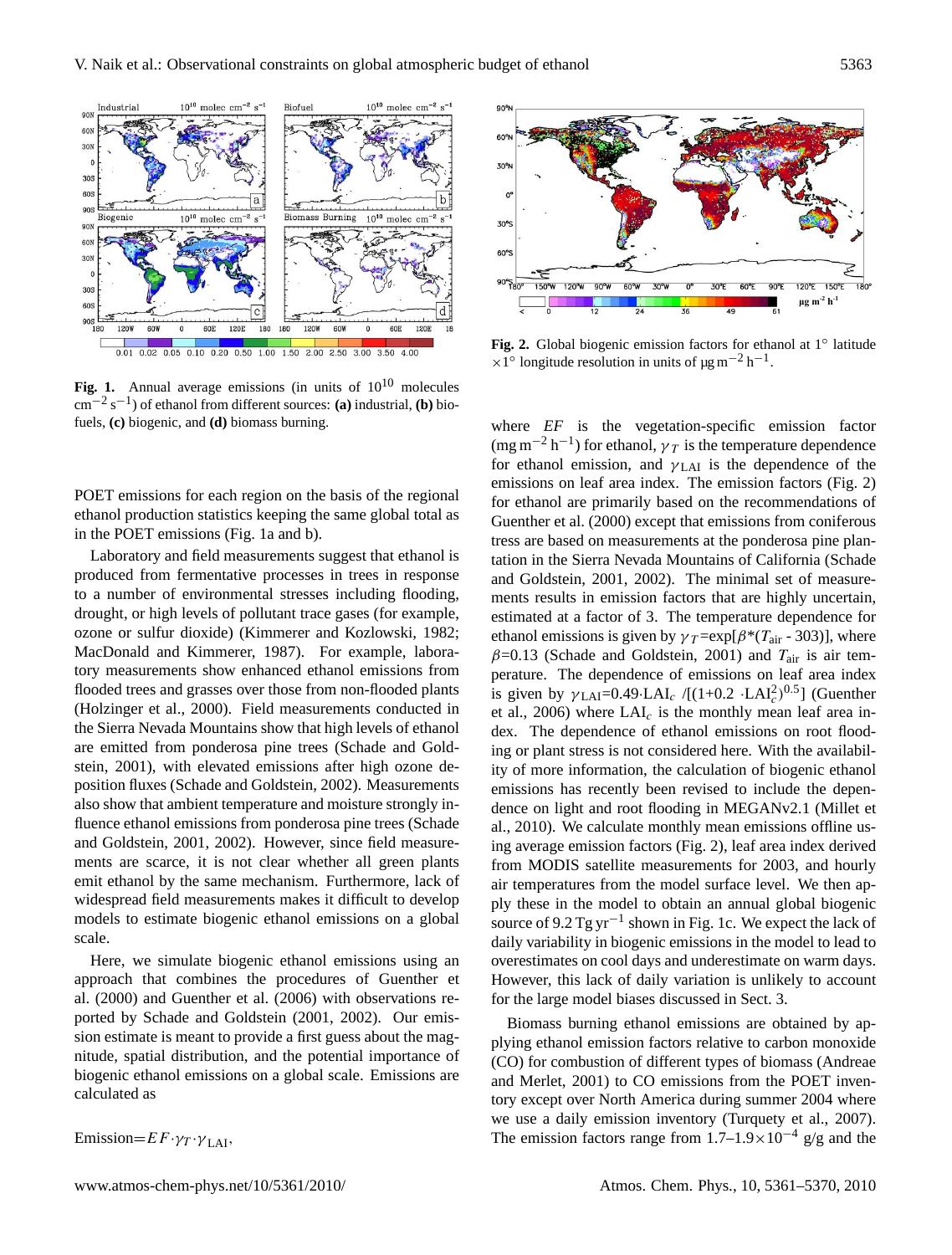resulting global total biomass burning ethanol emission is  $0.5$  Tg yr<sup>-1</sup> (Fig. 1d). Significant uncertainties exist in the emission factors of ethanol as they have been extrapolated from those of CO (Andreae and Merlet, 2001). We include in our BASE simulation tracers of ethanol tagged by each of the four emissions sources (industrial, biofuel, biogenic and biomass burning).

Atmospheric production of ethanol occurs via reactions of the ethyl peroxy radical  $(C_2H_5O_2;$  mainly produced from oxidation of ethane by OH) with other organic peroxy radicals under relatively low  $NO<sub>x</sub> (= NO + NO<sub>2</sub>)$  conditions. Previous work estimated this secondary source of ethanol by scaling the global atmospheric source of methanol based on the atmospheric abundances and lifetimes of methane and ethane, precursors to methanol and ethanol, respectively (Singh et al., 2004). We improve upon this earlier methodology by explicitly simulating the atmospheric chemistry of ethanol including the self-reaction of  $C_2H_5O_2$  (Reaction R1) and its reaction with the most abundant organic peroxy radical,  $CH<sub>3</sub>O<sub>2</sub>$  (Reaction R2):

$$
C_2H_5O_2 + C_2H_5O_2
$$
\n
$$
\rightarrow 1.6CH_3CHO + 1.2HO_2 + 0.4C_2H_5OH
$$
\n(R1)

$$
C_2H_5O_2 + CH_3O_2
$$
\n
$$
\rightarrow 0.7CH_2O + 0.8CH_3CHO + HO_2 + 0.3CH_3OH
$$
\n
$$
+ 0.2C_2H_5OH
$$
\n
$$
(R2)
$$

We use the recommended kinetic data in the literature for (R1) (Sander et al., 2006) and (R2) (Villenave and Lesclaux, 1996) and the ethanol yields are as suggested by Madronich and Calvert (1990). About 99% of the atmospheric source of ethanol in the model is from reaction (R2), which primarily occurs in the lower (600 hPa to surface) tropical marine troposphere. Together, these reactions provide a secondary ethanol source of 0.056 Tg yr−<sup>1</sup> in the model, accounting for less than 1% of the total source of ethanol.

#### **2.2 Ethanol sinks**

Atmospheric sinks for ethanol in the model include gasphase oxidation by the hydroxyl radical (OH), dry deposition, and wet scavenging. We apply the OH-oxidation reaction rate constant  $k = 6.9 \times 10^{-12}$  exp−230/T ] recommended by Sander et al. (2002) with an uncertainty of ∼20% at a temperature of 298 K. Gas phase oxidation accounts for about 65% of the atmospheric loss of ethanol (Table 1). Because of its capacity to form strong hydrogen bonds, ethanol is highly soluble in water and can therefore be removed by precipitation. Wet deposition is calculated using the temperaturedependent effective Henry's Law coefficient which is taken to be  $H=(1.94\pm 0.13)\times 10^2$  exp[(6274±241.6)(1/T-1/298)]

based on a compilation of measurements of the gas-liquid partition coefficient for ethanol (Warneck, 2006). In the absence of information on the dry deposition velocity of ethanol, we assume its deposition velocity is the same as that for methyl hydroperoxide (global mean velocity over land of 0.13 cm  $s^{-1}$ ) and because its water-solubility is similar to that of methanol, we apply a deposition velocity over oceans equal to that of methanol (global mean velocity of 0.08 cm s<sup>-1</sup>) (Jacob et al., 2005). Dry deposition and wet scavenging account for 25% and 10% of the total global loss, respectively.

#### **3 Results and discussion**

The BASE simulation yields a global mean ethanol burden of 0.1 Tg and a mean atmospheric lifetime of 2.8 days (Table 1). The annual mean boundary layer  $(0-2 \text{ km})$  concentration of ethanol in the model over continents is 71 pptv while that over oceans is 11 pptv. Our estimate of the global source of ethanol  $(15$ Tg yr<sup>-1</sup>) is within the previously estimated range  $(8-17 \text{ Tg yr}^{-1})$  (Singh et al., 2004). Similar to the previous source estimate, biogenic emissions account for the largest fraction of emissions (63%) in our inventory; however, we estimate a larger contribution from anthropogenic sources including biofuels (33%), and smaller contributions from biomass burning (3%) and atmospheric production (<1%) (Table 1). High ethanol concentrations (200–1600 pptv) are simulated (Fig. 3) over regions with large emissions from vegetation (North and South America, Africa) and from anthropogenic sources (North and South America, Europe, Asia). Concentrations typically decrease by a factor of 5–10 from the surface to mid-troposphere, reflecting the importance of surface sources and the short lifetime of ethanol. The simulated ethanol concentration over the remote oceans is less than 10 pptv with little vertical gradient.

Large-scale aircraft campaigns and field experiments conducted over the last decade have contributed to our understanding of the atmospheric distribution of OVOCs, including ethanol. Typical urban mean ethanol concentrations of 2–3 ppbv (Pittsburgh and Granite Bay) (Millet et al., 2005) are 1–2 orders of magnitude higher than the 0.05–0.1 ppb measured in rural (Chebogue Point and Trinidad Head) (Millet et al., 2004, 2006) and remote regions (remote Pacific Ocean) (Singh et al., 2001). To assess the degree of consistency between atmospheric measurements and our understanding of the budget of ethanol, we compare the ethanol concentrations from our BASE simulation with aircraft and surface measurements. The details of aircraft campaigns and surface observations used in this study are provided in Table 2. These ethanol measurements are mainly limited to the North American region, with the exception of two aircraft campaigns. We focus mostly on large-scale aircraft measurements as our global-scale model is not expected to resolve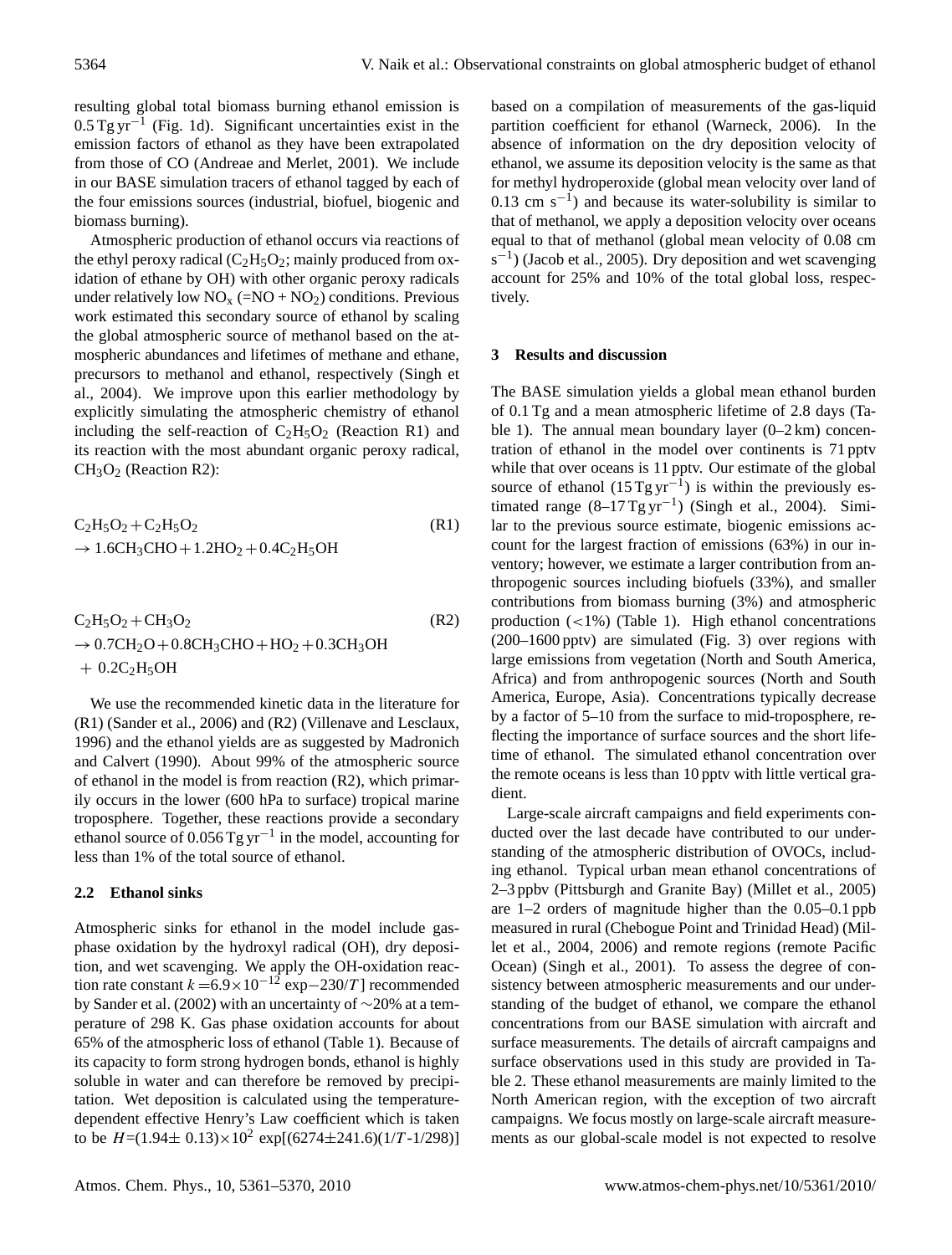| Study                       | Time            | Location       | Mean Observed Mix-<br>ing Ratio (ppbv) | BASE (ppbv)     | Reference               |
|-----------------------------|-----------------|----------------|----------------------------------------|-----------------|-------------------------|
| <b>Aircraft Campaigns</b>   |                 |                |                                        |                 |                         |
| PEM-Tropics $B^a$           | Mar-Apr 1999    | South Pacific  | $0.05 \pm 0.03$                        | $0.01 \pm 0.02$ | Singh et al. $(2001)$   |
| TRACE-P <sup>a</sup>        | Feb-Apr 2001    | North Pacific  | $0.14 \pm 0.24$                        | $0.03 \pm 0.03$ | Singh et al. $(2004)$   |
| $INTEX-NAa$                 | Jul-Aug 2004    | US, Canada     | $0.40 \pm 0.70$                        | $0.20 \pm 0.12$ | Singh et al. $(2006)$   |
| $INTEX-B^a$                 | Mar 2006        | US, Mexico     | $0.30 \pm 0.30$                        | $0.10 \pm 0.07$ | Singh et al. $(2009)$   |
| Surface stations            |                 |                |                                        |                 |                         |
| Granite Bay, CA             | Jul-Sep $2001$  | US             | $1.90 \pm 0.91$                        | $1.04 \pm 0.23$ | Murphy et al. $(2007)$  |
| Trinidad Head, CA           | Apr-May 2002    | US             | $0.14 \pm 0.08$                        | $0.20 \pm 0.08$ | Millet et al. (2004)    |
| Pittsburgh, PA              | Jan-Feb, $2002$ | <b>US</b>      | $1.43 \pm 1.25$                        | $1.61 \pm 0.60$ | Millet et al. (2005)    |
|                             | Jul-Aug 2002    |                | $3.02 \pm 2.90$                        | $1.25 \pm 0.34$ | Millet et al. $(2005)$  |
| Chebogue Point, Nova Scotia | Jul-Aug 2004    | Canada         | $0.15 \pm 0.07$                        | $0.25 \pm 0.09$ | Millet et al. $(2006)$  |
| <b>Ship Cruises</b>         |                 |                |                                        |                 |                         |
| NEAOS-2K2                   | Jul-Aug 2002    | North Atlantic | $0.23 \pm 0.20$                        | $0.47 \pm 0.33$ | de Gouw et al. $(2005)$ |
| NEAOS-2K4                   | Jul-Aug 2004    | North Atlantic | $0.32 \pm 0.43$                        | $0.47 \pm 0.33$ | Warneke et al. (2005)   |

**Table 2.** Aircraft and surface measurements of ethanol used for comparison with model simulated ethanol concentrations. Mean and standard deviations of observed ethanol mixing ratios with those simulated in the BASE run are given for comparison.

<sup>a</sup> Mean observation from surface to 2 km, averaged on to the model grid.  $11.1$  grid.



**Fig. 3.** Simulated annual mean concentration of ethanol near the surface and at 500 mb.

urban airsheds and these provide greater spatial coverage, sampling downwind of Asia and over the remote southern Pacific in addition to North America. The BASE simulation consistently overestimates the ship measurements over the North Atlantic (Fig. 4); our tracers tagged by ethanol sources indicate that industrial emissions are the primary source of ethanol (∼70%) off the coast of the northeastern US (Fig. 5), suggesting that surface industrial emissions



**Fig. 4.** Comparison of simulated thanol concentrations with observations from four aircraft field campaigns (below 2km [PMI-1909]. TRACE-P<br>
180 120W 60W 120W 60W 120W 60W 120W 60W 120W 60W 120W 60W 120W 60W 120W 60W 120W **Fig. 4.** Comparison of simulated ethanol concentrations with observations from four aircraft field campaigns (below 2 km; PEM-Tropics B over the South Pacific in March–April 1999, TRACE-P downwind of Asia over the North Pacific in February–April 2001, INTEX-NA over the eastern United States in July–August 2004 and INTEX-B over Mexico City and the Gulf of Mexico in March 2006), four site-specific ground measurements (Granite Bay, California in July–September 2001, Trinidad Head, California in April– May 2002, Pittsburgh, Pennsylvania in July–August and January– February 2002, and Chebogue Point, Nova Scotia in July-August 2004), and two ship-based surface measurements (NEAQS along the northeastern US coast in July–August 2002 and 2004). Observations are averaged onto the horizontal model grid with a resolution of 1.9◦×1.9◦ . Surface model concentrations are used for comparison with ship-based and ground measurements, while model concentrations are averaged vertically below 2 km for comparison with aircraft measurements.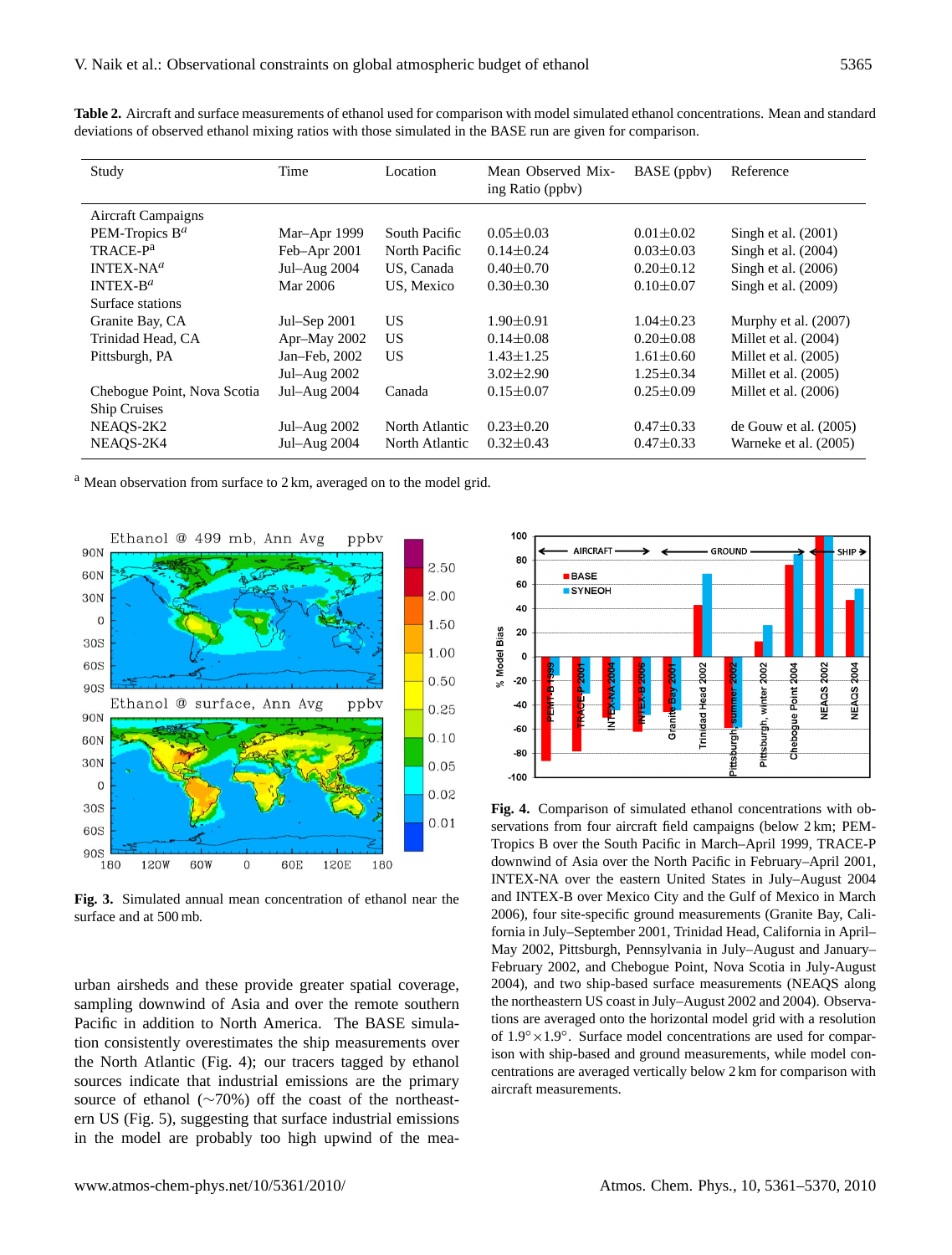

**Fig. 5.** Percent contribution from individual ethanol sources in the BASE simulation for each observational campaign/site shown in Fig. 4.

surement cruise track. The BASE simulation also overestimates surface ethanol concentrations measured at coastal sites (Trinidad Head, Chebogue Point) while underestimating values measured in areas influenced by urban emissions, except in Pittsburgh during winter. Finally, the simulation consistently underestimates aircraft observations in the boundary layer and this relative underestimate worsens moving from North America to remote oceanic regions (off the coast of Asia and over the South Pacific ocean). One could interpret the model underestimate of aircraft measurements over North America and an overestimate of ship observations along the northeastern US coast (described above) as a disparity between the two sets of observations. However, it is possible to reconcile these comparisons given the different regional coverage of measurements particularly if different sources contribute to the observed ethanol concentrations. The aircraft flight tracks cover a much larger area (60◦ to 130 $\degree$  West and 24 $\degree$  to 52 $\degree$  North) than the ship tracks (67 $\degree$ to 75◦ West and 41◦ to 44◦ North). The tagged tracers in Fig. 5 indicate that industrial and biogenic sources contribute equally to the ethanol concentrations sampled by the aircraft in the lower troposphere (below 2 km) over North America, while industrial sources are the primary source of ethanol measured off the northeastern US coast in agreement with the findings of de Gouw et al. (2005).

We compare the mean vertical distribution of ethanol from the BASE simulation with observed values from the four aircraft campaigns (Fig. 6). Observations and simulated concentrations are averaged in 1 km bins onto the horizontal model grid for the ensemble of the data. Observed mean ethanol concentrations decrease by more than a factor of three near the surface (0.37–0.45 pbbv) to 5 km (0.05–0.11 ppbv) over the eastern United States (INTEX-NA campaign), and over Mexico City and the Gulf of Mex-

ducing the oceanic sink by decreasing the deposition velocity ico (INTEX-B campaign). This decrease is not uniform as higher values are observed at altitudes above 5 km, particularly over Mexico City and the Gulf of Mexico because of strong convective influence (Fast et al. 2007). Mean ethanol mixing ratios measured downwind of Asia (TRACE-P mission) also decrease with altitude albeit with a small vertical gradient. A small reversed vertical gradient in mean ethanol concentrations is observed over the remote south Pacific region (PEM-Tropics B mission) with higher values at altitudes above 3 km (0.6–0.1 ppbv) than those near the surface (0.05 ppbv). The BASE simulation underestimates observed ethanol at all altitudes over North America and downwind of Asia by more than 50% and this underestimate worsens to over 100% over the remote southern Pacific. The BASE simulation also underestimates ethanol concentrations measured at the high alpine site Jungfraujoch (Switzerland) (Legreid et al., 2008) by over 100% (data not shown). As noted in the previous section, MOZART-4 adequately resolves boundary layer ventilation, therefore, this underestimate is unlikely to reflect a problem with the model vertical mixing. A possible explanation of the model underestimate of ethanol in the boundary layer (Fig 4) could be a model overestimate of OH radical, however, model OH is somewhat lower than the OH climatology from Spivakovsky et al. (2000), consistent with the findings of Emmons et al. (2010). Given the short lifetime of ethanol, additional continental emissions fail to eliminate the strong underestimate over the remote regions. The lack of an observed vertical gradient in ethanol concentrations over the ocean also precludes an oceanic source; reover oceans (0.28 to 0.08 cm/s) does not explain the discrepancy. This inability to simulate high observed mixing ratios in the free troposphere has been shown to occur for acetaldehyde in another global chemical transport model (Millet et al., 2010), indicating a general inconsistency between the observations and our understanding of the budget of short-lived volatile organic compounds.

Current chemistry-transport models are unable to correctly simulate the relatively high OVOC concentrations, particularly aldehydes and alcohols, observed over remote oceanic regions (Singh et al., 2001; Lewis et al., 2005). While measurements of OVOCs under clean-air conditions in the remote free troposphere are challenging and could be impacted by artifacts (Apel et al., 2003, Northway et al., 2004), it has been hypothesized that a large diffuse source of OVOCs exists in remote regions that is presently missing in the models (Singh et al., 2001). A potential source is the presence of other hydrocarbons that can oxidize to form OVOCs (Singh et al., 2001; Lewis et al., 2005). We conduct an additional MOZART-4 simulation, SYNEOH, with a uniform source of 10 pptv day−<sup>1</sup> ethanol distributed throughout the troposphere (29.3 Tg yr−<sup>1</sup> ) in an attempt to constrain the magnitude of secondary production that would be necessary to match the observations in remote regions. The total source of ethanol in the SYNEOH simulation is three times that in the BASE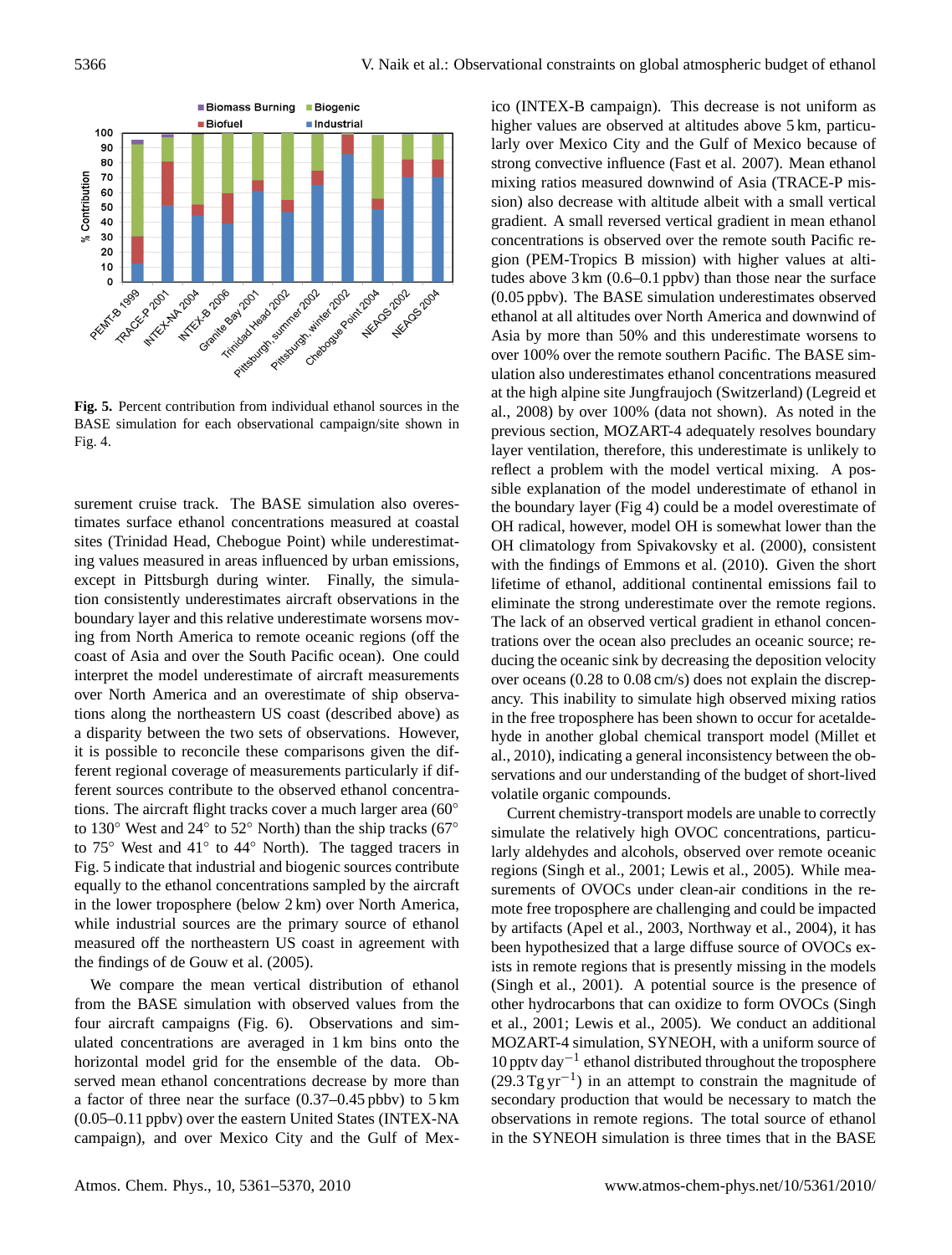

**Fig. 6.** Mean simulated and observed vertical profiles of ethanol from four aircraft field campaigns (PEM-Tropics B over the South Pacific in March–April 1999, TRACE-P downwind of Asia over the North Pacific in February–April 2001, INTEX-NA over the eastern United States in July–August 2004 and INTEX-B over Mexico City and the Gulf of Mexico in March 2006; black, standard deviations in horizontal lines). Observations and modeled values are averaged in 1 km bins onto the horizontal model grid. Note the different xaxis scales in each panel.

simulation, while the burden is increased by a factor of six (Table 1). Additional ethanol at higher altitudes where the oxidative loss is slow leads to an increased globally averaged ethanol lifetime (a factor of two higher than that in the BASE simulation). The SYNEOH simulation does not eliminate the disagreement with the North American ship and ground measurements but improves the large mismatch with aircraft measurements, to a −15% bias over the remote southern Pacific, and a −25% bias downwind of Asia (Fig. 4). Likewise, the vertical distribution of ethanol in SYNEOH agrees better with those observed over the remote southern Pacific and downwind of Asia (Fig. 6). This could indicate that direct emission of ethanol is the dominant source of ethanol over populated continental areas, while secondary production is the major source in remote regions where  $NO<sub>x</sub>$  is sufficiently low to allow ethanol production.

OVOCs, including propanal  $(C_2H_5CHO)$  and peroxy propionic nitrate (PPN), are potential precursors of ethanol in the atmosphere. As measured abundances of propanal are approximately an order of magnitude larger than PPN (Singh et al., 2004), we use propanal as an example OVOC to estimate an additional secondary source of ethanol. Propanal oxidizes to produce the propionyl peroxy radical  $(C_2H_5CO_3)$ , which can then react with  $CH<sub>3</sub>O<sub>2</sub>$ , other organic peroxy radicals, HO2, or NO depending on the relative concentration of these species. Reaction of  $C_2H_5CO_3$  with  $CH_3O_2$  produces the ethyl peroxy radical that can then react to produce ethanol (via Reaction R2).

$$
C_2H_5CHO + OH + (O_2) \rightarrow C_2H_5CO_3 + H_2O
$$
 (R3)

$$
C_2H_5CO_3 + CH_3O_2 \rightarrow 0.7C_2H_5O_2 +
$$
  
0.3C<sub>2</sub>H<sub>5</sub>COOH + 0.7CO<sub>2</sub> + 0.7HO<sub>2</sub> + O<sub>2</sub> + CH<sub>2</sub>O (R4)

$$
C_2H_5CO_3 + HO_2 \rightarrow 0.71C_2H_5COOOH +
$$
  
0.29C<sub>2</sub>H<sub>5</sub>COOH + 0.71O<sub>2</sub> + 0.29O<sub>3</sub> (R5)

$$
C_2H_5CO_3 + NO(+O_2) \to C_2H_5O_2 + NO_2 + CO_2
$$
 (R6)

$$
C_2H_5O_2 + NO \rightarrow CH_3CHO + HO_2 + NO_2 \tag{R7}
$$

$$
C_2H_5O_2 + HO_2 \rightarrow C_2H_5OOH + O_2 \tag{R8}
$$

The ethanol production rate from the above sequence of chemical reactions is given by  $P(C_2H_5OH)=0.2 k_2$  $[C_2H_5O_2][CH_3O_2]$ . The C<sub>2</sub>H<sub>5</sub>OH production from the self-reaction is two orders of magnitude smaller and therefore negligible. Since  $C_2H_5O_2$  and  $C_2H_5CO_3$  are shortlived radicals, we assume their concentrations to be at steady state. The ethanol production rate is then given by  $P(C_2H_5OH)=0.2 \times k_3 \times f \times [C_2H_5CHO][OH]$ , where

$$
f = \frac{k_2[\text{CH}_3\text{O}_2]}{k_4[\text{CH}_3\text{O}_2] + k_5[\text{HO}_2] + k_6[\text{NO}]}
$$

$$
\times \frac{0.7k_4[\text{CH}_3\text{O}_2] + k_6[\text{NO}]}{k_2[\text{CH}_3\text{O}_2] + k_7[\text{NO}] + k_8[\text{HO}_2]}
$$

We obtain the values of rate constants  $k_3$ ,  $k_4$ ,  $k_5$ , and  $k_6$ from the Master Chemical Mechanism [\(http://mcm.leeds.ac.](http://mcm.leeds.ac.uk/MCM) [uk/MCM\)](http://mcm.leeds.ac.uk/MCM), and  $k_2$ ,  $k_7$ , and  $k_8$  from Sander et al. (2006). Applying the rate constants at 298 K for average atmospheric conditions with  $[CH_3O_2] = [HO_2] = 1 \times 10^8$  molecules cm<sup>-3</sup> and [NO]= $2.5 \times 10^8$  molecules cm<sup>-3</sup> leads to an estimated  $f = 0.005$ . Assuming a mean OH concentration of  $1.0 \times 10^6$  molecules cm<sup>-3</sup> (Spivakovsky et al., 2000), mean background tropospheric  $C_2H_5CHO$  concentration of  $9.8 \times 10^8$  molecules cm<sup>-3</sup> (measured off the coast of Asia), and  $k_3 = 1.9 \times 10^{-11}$  at 298 K, yields an estimated ethanol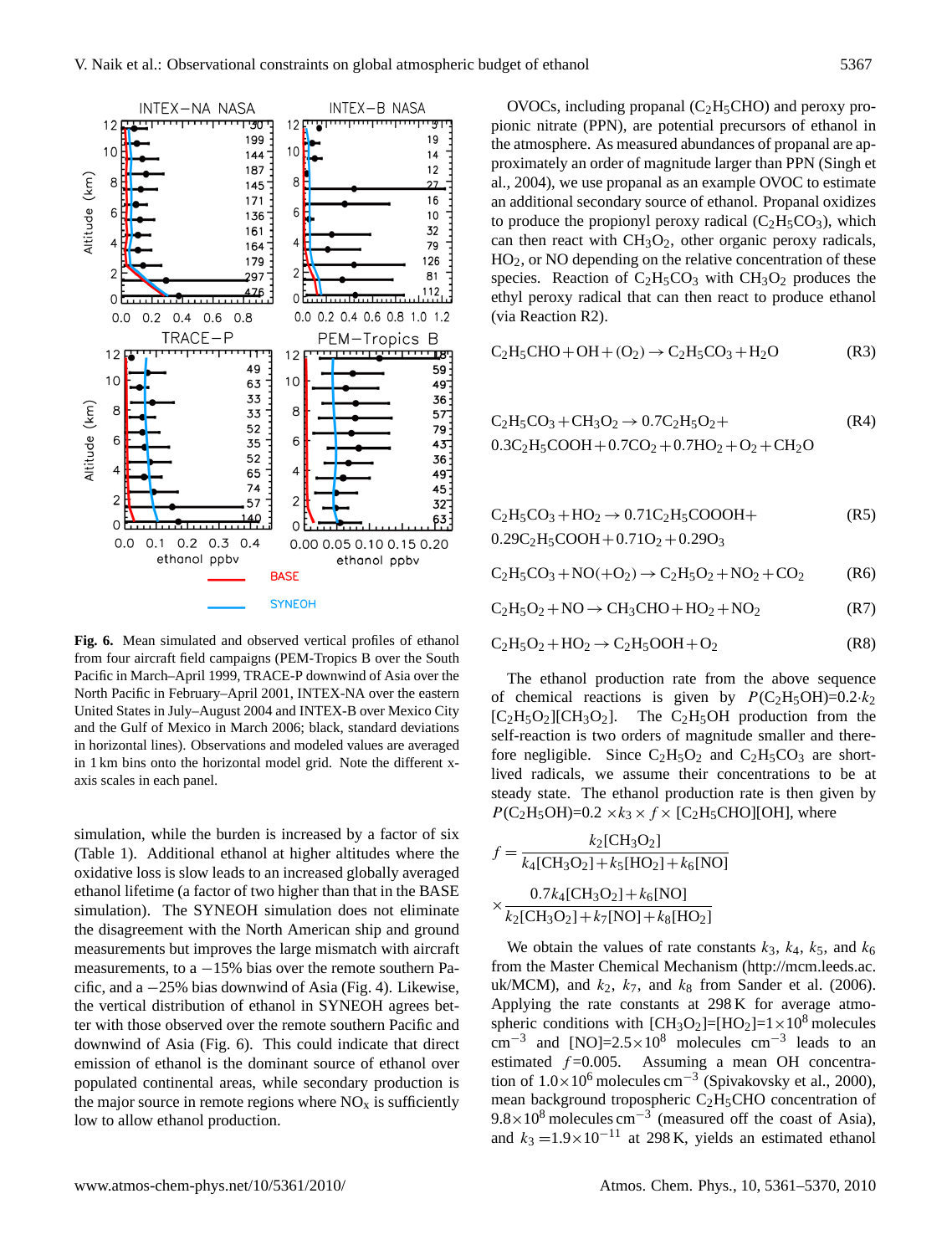source of up to 0.1 pptv day<sup>-1</sup> equivalent to a global source of approximately  $0.3$  Tg yr<sup>-1</sup>. Additionally, propanal can photolyze and react with  $NO<sub>3</sub>$  to provide another source of ethyl peroxy radical which can then produce ethanol via Reaction(R2):

 $C_2H_5CHO + h\nu \rightarrow C_2H_5O_2 + HO_2 + CO$  (R9)

 $C_2H_5CHO + NO_3 \rightarrow C_2H_5CO_3 + HNO_3$  (R10)

$$
C_2H_5CO_3 + NO_3 \rightarrow C_2H_5O_2 + NO_2 \tag{R11}
$$

Including these reactions in the above mechanism adds up to 0.1 pptv day<sup>-1</sup> to the ethanol source from propanal. We note, however, that our calculation depends on the observed value of propanal, which is difficult to measure accurately at low free tropospheric concentrations.

Thus, secondary atmospheric production of ethanol from measured precursor OVOCs is unlikely to explain the ethanol concentrations observed in remote environments. Further research is therefore needed to fully explore the missing precursors or sources of atmospheric ethanol.

## **4 Conclusions**

Ethanol plays an important role in global tropospheric chemistry; oxidation of ethanol is an important source of acetaldehyde, a highly toxic pollutant and an OVOC for which the budget remains poorly quantified (Singh et al., 2001, 2004). Better constraints on the present-day ethanol budget are essential for evaluating the impacts of future increases in the use of biomass-derived ethanol. We have used available observations in conjunction with a global CTM to examine the global budget of ethanol. In comparison with the previously estimated range of  $8-17$  Tg yr<sup>-1</sup> (Singh et al., 2004) for the global source of ethanol, our best estimate is  $15.0$  Tg yr<sup>-1</sup> including 5.0 Tg yr−<sup>1</sup> from industrial sources and biofuels,  $9.2 \text{ Tg yr}^{-1}$  from terrestrial plants,  $\sim 0.5 \text{ Tg yr}^{-1}$  from biomass burning, and 0.05 Tg yr<sup>-1</sup> from atmospheric in-situ production. Our model yields a global mean atmospheric lifetime for ethanol of 2.8 days, with 65% of the total loss resulting from gas-phase oxidation by OH, 25% from dry deposition to land, and 10% from wet deposition. Our analysis suggests that while surface emissions of ethanol are important for continental areas, neither surface sources nor atmospheric production from measured precursor hydrocarbons explain the ethanol concentrations measured in remote oceanic regions where simulated ethanol concentration is an order of magnitude too low. Further work is needed to understand the large ethanol abundance over remote oceanic regions and to better constrain the global ethanol budget and distribution. Specifically, better and wider spatial sampling of atmospheric ethanol and its precursors is needed. Observation-based estimates of the ethanol deposition velocity are also needed for improved modeling of atmospheric losses of ethanol. Additional direct measurements of biogenic ethanol fluxes from a variety of ecosystems will improve confidence in the estimated biogenic source.

*Acknowledgements.* We thank Michael Oppenheimer for helpful discussions and Erin Czech for providing INTEX-B data. We are grateful to Hiram Levy and Song-Miao Fan for reviewing an earlier version of this manuscript. V. Naik was supported by the Carbon Mitigation Initiative (CMI) of the Princeton Environmental Institute at Princeton University [\(http://cmi.princeton.edu\)](http://cmi.princeton.edu) which is sponsored by BP and Ford, and the visiting scientist program in Atmospheric and Oceanic Sciences at Princeton and NOAA/GFDL.

Edited by: M. Kanakidou

### **References**

- Andreae, M. and Merlet, P.: Emissions of trace gases and aerosols from biomass burning, Global Biogeochem. Cycl., 15, 955–966, 2001.
- Apel, E. C., Hills, A., Lueb, R., Zindel, S., Eisele, S., and Riemer, D.: A fast-GC/MS system to measure C-2 to C-4 carbonyls and methanol aboard aircraft, J. Geophys. Res., 108, 8794, doi:10.1029/2002JD003199, 2003.
- Blando, J. D. and Turpin, B. J.: Secondary organic aerosol formation in cloud and fog droplets: a literature review of plausibility, Atmos. Environ., 34, 1623–1632, 2000.
- de Gouw, J. A., Middlebrook, A. M., Warneke, C., Goldan, P. D., Kuster, W. C., Roberts, J. M., Fehsenfeld, F. C., Worsnop, D. R., Canagaratna, M. R., Pszenny, A. A. P., Keene, W. C., Marchewka, M., Bertman, S. B., and Bates, T. S.: Budget of organic carbon in a polluted atmosphere: Results from the New England Air Quality Study in 2002, J. Geophys. Res., 110, D16305, doi:10.1029/2004JD005623, 2005.
- Emmons, L. K., Walters, S., Hess, P. G., Lamarque, J.-F., Pfister, G. G., Fillmore, D., Granier, C., Guenther, A., Kinnison, D., Laepple, T., Orlando, J., Tie, X., Tyndall, G., Wiedinmyer, C., Baughcum, S. L., and Kloster, S.: Description and evaluation of the Model for Ozone and Related chemical Tracers, version 4 (MOZART-4), Geosci. Model Dev., 3, 43–67, doi:10.5194/gmd-3-43-2010, 2010.
- Fast, J. D., de Foy, B., Acevedo Rosas, F., Caetano, E., Carmichael, G., Emmons, L., McKenna, D., Mena, M., Skamarock, W., Tie, X., Coulter, R. L., Barnard, J. C., Wiedinmyer, C., and Madronich, S.: A meteorological overview of the MILA-GRO field campaigns, Atmos. Chem. Phys., 7, 2233–2257, doi:10.5194/acp-7-2233-2007, 2007.
- Grosjean, E., Grosjean, D., Gunawardena, R., and Rasmussen, R. A.: Ambient concentrations of ethanol and methyl tert-butyl ether in Porto Alegre, Brazil, March 1996–April 1997. Environ. Sci. Technol., 32, 736–742, 1998.
- Guenther, A., Geron, C., Pierce, T., Lamb, B., Harley, P., and Fall, R.: Natural emissions of non-methane volatile organic compounds, carbon monoxide, and oxides of nitrogen from North America, Atmos. Environ., 34, 2205–2230, 2000.
- Guenther, A., Karl, T., Harley, P., Wiedinmyer, C., Palmer, P. I., and Geron, C.: Estimates of global terrestrial isoprene emissions using MEGAN (Model of Emissions of Gases and Aerosols from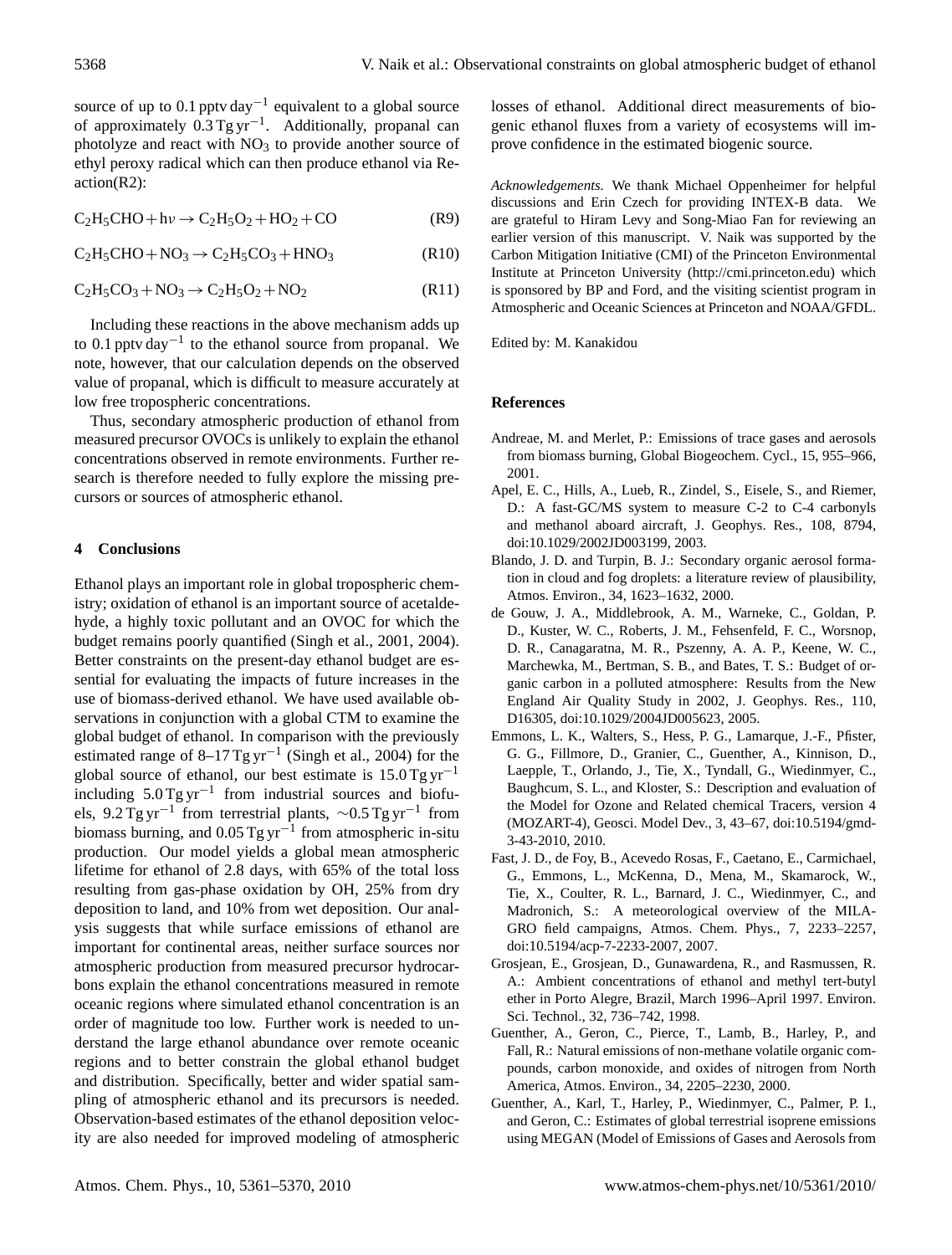Nature), Atmos. Chem. Phys., 6, 3181–3210, doi:10.5194/acp-6- 3181-2006, 2006.

- Holzinger, R., Sandoval-Soto, L., Rottenberger, S., Crutzen, P. J., and Kesselmeier, J.: Emissions of volatile organic compounds from Quercus ilex L. measured by Proton transfer reaction mass spectroscopy under different environmental conditions, J. Geophys. Res., 105, 20573–20579, 2000.
- Horowitz, L. W., Fiore, A. M., Milly, G. P., Cohen, R. C., Perring, A., Wooldridge, P. J., Hess, P. G., Emmons, L. K., and Lamarque, J.-F.: Observational constraints on the chemistry of isoprene nitrates over the eastern United States, J. Geophys. Res., 112, D12S08, doi:10.1029/2006JD007747, 2007.
- Jacob, D. J., Field, B. D., Li, Q., Blake, D. R., de Gouw, J., Warneke, C., Hansel, A., Wisthaler, A., and Singh, H. B.: Global budget of methanol: constraints from atmospheric observations, J. Geophys. Res., 110, D08303, doi:10.1029/2004JD005172, 2005.
- Jacobson, M. Z: Effects of ethanol (E85) versus gasoline vehicles on cancer and mortality in the United States, Environ. Sci. Technol., 41(11), 4150–4157, doi:10.1021/es062085v, 2007.
- Knapp, K. T., Stump, F. D., and Tejada, S. B.: Effect of ethanol fuel on the emissions of vehicles over a wide range of temperatures, J. Air. Waste. Mgmt. Assoc., 48, 646–653, 1998.
- Kimmerer, T. W. and Kozlowski, T. T.: Ethylene, ethane, acetaldehyde, and ethanol production by plants under stress, Plant Physiol., 69, 840–847, 1982.
- Legreid, G., Folini, D., Staehelin, J., Lööv, J. B., Steinbacher, M., and Reimann, S.: Measurements of organic trace gases including oxygenated volatile organic compounds at the high alpine site Jungfraujoch (Switzerland): Seasonal variation and source allocations, J. Geophys. Res., 113, D05307, doi:10.1029/2007JD008653, 2008.
- Lewis, A. C., Hopkins, J. R., Carpenter, L. J., Stanton, J., Read, K. A., and Pilling, M. J.: Sources and sinks of acetone, methanol, and acetaldehyde in North Atlantic marine air, Atmos. Chem. Phys., 5, 1963–1974, doi:10.5194/acp-5-1963-2005, 2005.
- MacDonald, R. C. and Kimmerer, T. W.: Ethanol in the stems of trees, Physiol. Plant., 82, 582–588, 1987.
- Madronich, S. and Calvert, J. G.: Permutation reactions of organic peroxy radicals in the troposphere, J. Geophys. Res., 95, 5697– 5715, 1990.
- Millet, D. B., Goldstein, A. H., Allan, J. D., Bates, T. S., Boudries, H., Bower, K. N., Coe, H., Ma, Y., McKay, M., Quinn, P. K., Sullivan, A., Weber, R. J., and Worsnop, D. R.: VOC measurements at Trinidad Head, CA during ITCT 2K2: Analysis of sources, atmospheric composition and aerosol residence times, J. Geophys. Res., 109, D23S16, doi:10.1029/2003JD004026, 2004.
- Millet, D. B., Donahue, N. M., Pandis, S. N., Polidori, A., Stanier, C. O., Turpin, B. J., and Goldstein, A. H.: Atmospheric VOC measurements during the Pittsburgh Air Quality Study: Results, interpretation and quantification of primary and secondary contributions, J. Geophys. Res., 110, D07S07, doi:10.1029/2004JD004601, 2005.
- Millet, D. B., Goldstein, A. H., Holzinger, R., Williams, B., Allan, J. D., Jimenez, J. L., Worsnop, D. R., Roberts, J. M., White, A. B., Hudman, R. C., Bertschi, I. T., and Stohl, A.: Chemical characteristics of North American surface layer outflow: Insights from Chebogue Point, Nova Scotia, J. Geophys. Res., 111, D23S53, doi:10.1029/2006JD007287, 2006.
- Millet, D. B., Guenther, A., Siegel, D. A., Nelson, N. B., Singh, H. B., de Gouw, J. A., Warneke, C., Williams, J., Eerdekens, G., Sinha, V., Karl, T., Flocke, F., Apel, E., Riemer, D. D., Palmer, P. I., and Barkley, M.: Global atmospheric budget of acetaldehyde: 3-D model analysis and constraints from in-situ and satellite observations, Atmos. Chem. Phys., 10, 3405–3425, doi:10.5194/acp-10-3405-2010, 2010.
- Murphy, J. G., Day, D. A., Cleary, P. A., Wooldridge, P. J., Millet, D. B., Goldstein, A. H., and Cohen, R. C.: The weekend effect within and downwind of Sacramento – Part 1: Observations of ozone, nitrogen oxides, and VOC reactivity, Atmos. Chem. Phys., 7, 5327–5339, doi:10.5194/acp-7-5327-2007, 2007.
- Nguyen, H. T., Takenaka, N., Bandow, H., Maeda, Y., de Oliva, S. T., Botelho, M. M. F., and Tavares, T. M.: Atmospheric alcohols and aldehydes concentrations measured in Osaka, Japan, and in Sao Paulo, Brazil, Atmos. Environ., 35, 3075–3083, 2001.
- Northway, M. J., de Gouw, J. A., Fahey, D. W., Gao, R. S., Warneke, C., Roberts, J. M., and Flocke, F.: Evaluation of the role of heterogeneous oxidation of alkenes in the detection of atmospheric acetaldehyde, Atmos. Environ., 38, 6017–6028, 2004.
- Olivier J., Peters, J., Granier, C., Petron, G., Müller, J. F., and Wallens, S.: Present and future surface emissions of atmospheric compounds. POET report #2, EU project EVK2-1999-00011, 2003.
- Poulopoulos, S. G., Samaras, D. P., and Philippopoulos, C. J.: Regulated and unregulated emissions from an internal combustion engine operating on ethanol-containing fuels, Atmos. Environ., 35, 4399–4406, 2001.
- Renewable fuels Association Ethanol Industry Outlook, 2006, [http:](http://www.ethanolrfa.org/objects/pdf/outlook/outlook_2006.pdf) [//www.ethanolrfa.org/objects/pdf/outlook/outlook](http://www.ethanolrfa.org/objects/pdf/outlook/outlook_2006.pdf) 2006.pdf
- Sander, S. P., Finlayson-Pitts, B. J., Friedl, R. R., Golden, D. M., Huie, R. E., Kolb, C. E., Kurylo, M. J., Molina, M. J., Moortgat, G. K., Orkin, V. L., and Ravishankara, A. R.: Chemical Kinetics and Photochemical Data for Use in Atmospheric Studies, Evaluation Number 14, JPL Publication 02-25, Jet Propulsion Laboratory, Pasadena, USA, 2002.
- Sander, S. P, Finlayson-Pitts, B. J., Friedl, R. R., Golden, D. M., Huie, Keller-Rudek, H., Kolb, C. E., Kurylo, M. J., Molina, M. J., Moortgat, G. K., Orkin, V. L., Ravishankara, A. R., and Wine, P. H.: Chemical Kinetics and Photochemical Data for Use in Atmospheric Studies, Evaluation Number 15, JPL Publication 06-2, Jet Propulsion Laboratory, Pasadena, USA, 2006.
- Schade, G. and Goldstein, A. H.: Fluxes of oxygenated volatile organic compounds from a ponderosa pine plantation, J. Geophys. Res., 106, 3111–3123, 2001.
- Schade, G. and Goldstein, A. H.: Plant physiological influences on the fluxes of oxygenated volatile organic compounds from ponderosa pine trees, J. Geophys. Res., 107(D10), 4082, doi:10.1029/2001JD000532, 2002.
- Singh, H., Chen, Y., Staudt, A., Jacob, D., Blake, D., Heikes, B., and Snow, J.: Evidence from the Pacific troposphere for large global sources of oxygenated organic compounds, Nature, 410, 1078–1081, 2001.
- Singh, H. B., Salas, L., Chatfield, R., Czech, E., Fried, A., Walega, J., Evans, M., Field, B., Jacob, D., Blake, D., Heikes, B., Talbot, R., Sachse, G., Crawford, J., Avery, M., Sandholm, S., and Fuelberg, H.: Analysis of the atmospheric distribution, sources, and sinks of oxygenated volatile organic chemicals based on measurements of the Pacific during TRACE-P, J. Geophys. Res., 109,